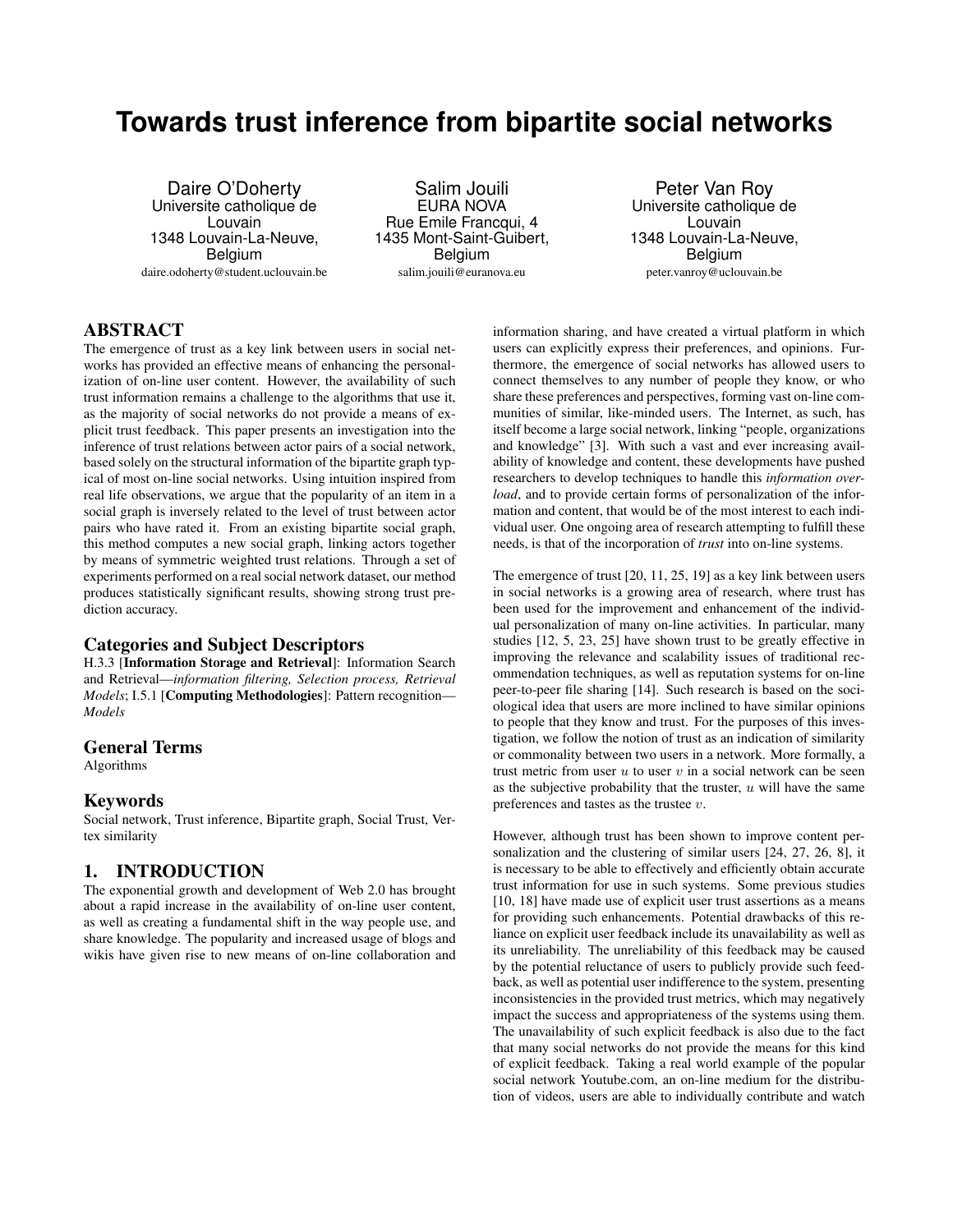videos, as well state personal preferences by either rating videos or subscribing to different groups. In essence, this network represents a bipartite graph with two distinct sets of vertices, namely users and videos. The edges in the graph represent explicit user preferences for videos in the form of ratings or subscriptions to particular groups. However, this site, like many of its type, does not provide any mechanism for explicit user to user connections, such as a trust connection that may be used for the enhancement of the individual user experience.

Based on real life observations, we are interested in investigating how we can automatically infer trust connections between users based on the correlation of user similarity and trust [30, 9, 29] in a social network. In order to provide a generic methodology applicable to all social graphs, we aim to use only the information contained in the topology and structure of the bipartite graph itself, namely the directed edges from user vertices to items, and not to use any of the content of the graph, as such content is individual to each social network. Using this information, we distinguish and base our work on the items for which a pair of users both have a directed edge.

## 2. PROBLEM FORMULATION

Previous studies have shown many benefits of trust in the context of social networks and content recommendation. Trust has been shown to provide a more accurate solution to content recommendation, as well as providing a much needed robustness to malicious users [14]. With such advantages, it is clear that the availability of such connections is invaluable to the enhancement of on-line social recommendation systems and on-line user experience in general.

Traditionally, recommendation systems [1, 22] deal with a bipartite graph representing a set of actors (e.g. users) connected to a set of items (e.g. books). Each connection corresponds to an act through which an actor performs an operation on an item (rating, buying, commenting. . .). Formally, let  $G = (A \cup I, E)$  be a bipartite graph where  $A$  and  $I$  are two disjoint sets, the set of  $actor$  and the set of *item* vertices respectively, and  $E \subseteq A \times I$  is the set of edges (i.e. interactions between actors and items). The difference with a classical graph lies in the fact that edges only exist between actor vertices and item vertices. Recommendation algorithms aim to predict a set of edges  $e \in E$  that are *relevant* to the individual actors. Trust aware social recommendation provides a prediction by means of the trust information between actors, consisting of a set of relations between actors within the set A. As stated above, this trust information is most often provided through explicit feedback from actors in only a few on-line social networks, with the large majority of social networks not explicitly providing such functionality. In this work, we aim to provide a measure that computes the trust between actors based on the whole bipartite graph. Formally speaking, from a bipartite graph  $G = (A \cup I, E)$  describing interactions between actors and items, we want to create a graph  $g = (A, T)$  where A is the set actor vertices and  $T \subseteq A \times A$  is the set of edges representing the trust relations between actors.

Previous studies [17, 7, 28, 6] have been made to predict such trust relations based on probabilistic models. However, to the best of our knowledge, no algorithm exists that allows for the automated inference of such trust based solely on the topological information of a bipartite graph. Our investigation is thus motivated by the need of an automated and generic method for the inference of trust connections between actors in social graphs. We aim to provide trust metrics fit to be used by trust aware algorithms that have been designed to enhance on-line user experience, such as trust aware social recommendation systems, allowing their application without the need for explicit user feedback, nor the use of any content of the graph, as such content can differ depending on the network.

# 3. TRUST INFERENCE

Based on intuition inspired from real life observation, in this section we present our methodology for the inference of trust relations between users in a social graph. Following this, we then introduce and explain our chosen formula based on the described methodology used for the implementation of this trust inference and the construction of a new trust graph connecting users, from structural information present in a social bipartite graph.

# 3.1 A Methodology for Inference of Trust

To infer trust connections between two actors in a social network, our work is concentrated solely on the topological and structural information present in the social bipartite graph presented above. From this information, we focus our investigation on the common relationships between vertices in set  $A$  to set  $I$ . For a social bipartite graph consisting of two distinct sets of vertices, set  $A$  and  $I$ , as described above, we define a *shared item* between two vertices in A to be any vertex in set  $I$  for which both vertices in set  $A$  have a directed edge. Our work distinguishes these *shared items* according to their relative *popularity* in the graph, which we define as the indegree of this item, or the number of directed edges from vertices in set A to this vertex in I. Based on real life observations, our work follows the intuition that: the higher the indegree of a vertex in set I, the *less* we can deduce about the similarity between two vertices in A who both have a directed edge to this vertex , and thus, the less we can say about the potential trust relationship between them. This intuition is inspired from our real life observations of the popularity of items and people in a social context. Considering a real life example of the book "Harry Potter", which has been the subject of widespread popularity and attention for more than a decade, if two users of a social network such as "*AllConsuming.net*", where users can rate and review books, were to provide a positive rating for Harry Potter, we argue that there is little that we can deduce about their relative similarity, as the approval of such a popular and widely known book may well be partially due to the popularity and widespread appeal of the book in general and does not constitute a distinguishing character trait.

However, we do not limit this intuition solely to books or items. If we were to take the "follows" graph of the social network "*twitter.com*", we can consider a famous singer or actor and apply the same intuition. For example, the English actor Stephen Fry is a popular and well known public figure, who happens to be an avid user of twitter. At the time of the writing of this paper, he has 3,995,447 followers on this social network. From our intuition, we argue that there is little we can deduce about the similarity or potential trust connection between two users of twitter who both "happen" to follow Stephen Fry. As before, such a connection is more likely to be based on the popularity of the public figure more than a strong similarity or character trait between the two followers. Following the same methodology, and based on the proposed correlation of user similarity and trust [30, 9, 29], we state that the lower the indegree of a vertex in  $I$ , meaning the less popular a particular item is in the graph, the *more* we can deduce about the similarity between two vertices of set A who have an edge to this vertex, and thus, the probability that they will have similar tastes will be greater. As such, a connection is more likely to be based on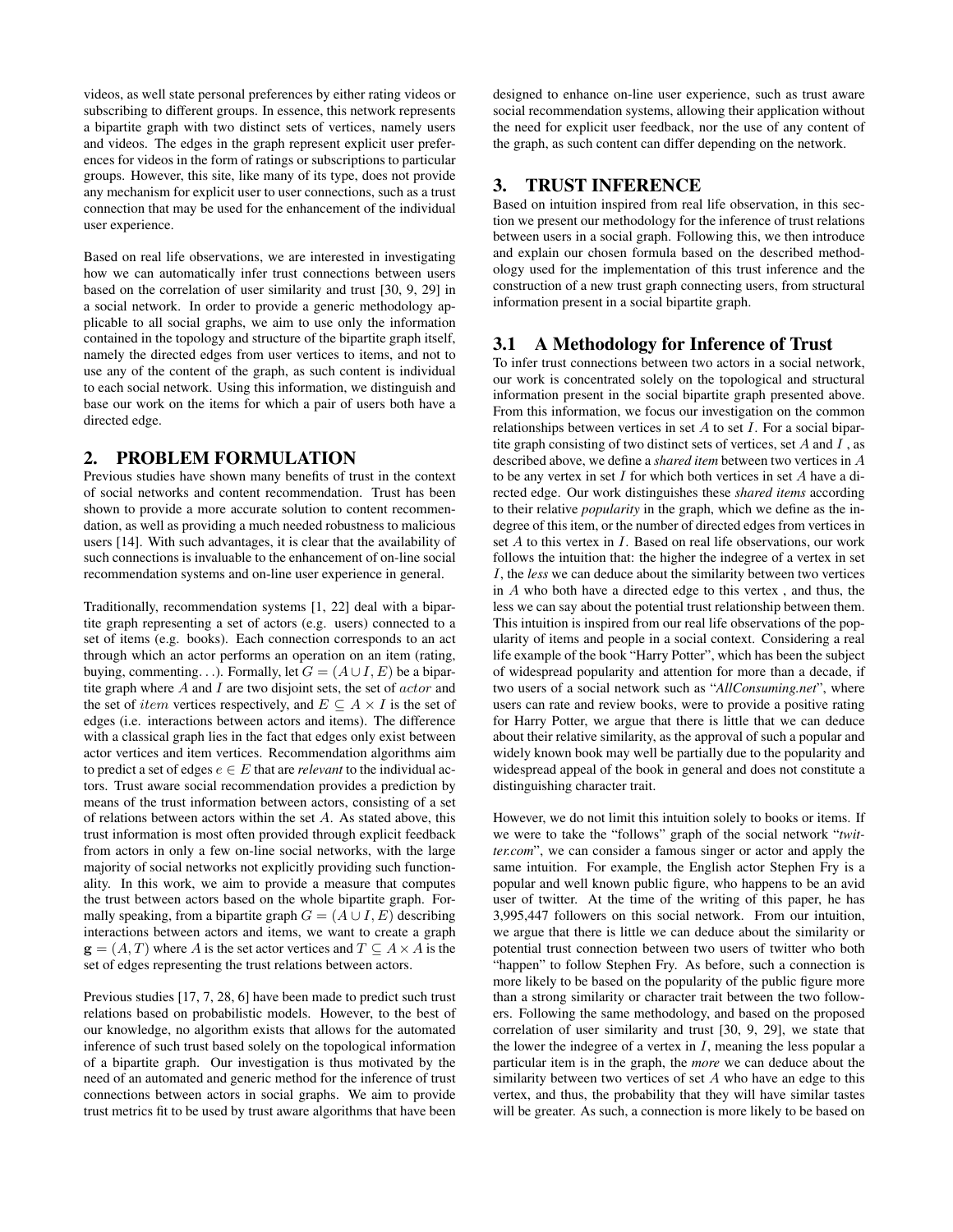a genuine interest in such item and not on coincidence or popularity of the item itself.

Further to this intuition, we also take into account the concept that trust can be built through other means within social networks. To take a concrete example common to most social networks, users may access publicly available comments from other users in the network and may agree or disagree, thus a user may subsequently trust the user who issued this comment directly through such means with a certain probability. This is also taken into account in our inference of trust, as will be seen.

#### 3.2 Deriving a Formula for Trust Inference

Building upon the methodology of *shared items* presented above, we believe that there are two main structural factors that need to be taken into account in order to infer trust connections between two users in our social bipartite graph. Firstly, we believe that it is necessary to take into account the *Relative Diversity* between the two users, which we define as the number of neighbours that both users can reach through two hops in the graph. Using only the topological information of the graph, we follow the approach of *structural similarity* as presented in [15], using the *Jaccard Index* to compute a distance measure between vertices in set A based on the neighbourhood of each vertex. As we are dealing with a bipartite graph, each vertex does not have a direct connection to a vertex in the same set. We thus consider the neighbourhood of a vertex  $u \in A$  as the set of vertices  $S \in A$  through which vertex u has an indirect connection in the graph through the vertices in set  $I$  for which  $u$  has a directed edge. We define this as the *two-hop neighbourhood* of  $u$ , connecting  $u$  to vertices in the same set, through  $u's$  interaction with vertices in set  $I$ . To compute this relative diversity between two vertices  $u$  and  $v$ , we thus consider both of their two-hop neighbourhoods as two sets, and we apply the *Jaccard Index* between these sets. The Jaccard index [13] is a well known statistic, widely used to compare the similarity and diversity of sample sets and perfectly suits our need to compute the relative diversity between two vertices in our bipartite graph. This formula is presented below in equation 1, where  $N_u$  represents the neighbourhood of vertex  $u$ and  $N_v$  represents the neighbourhood of vertex  $v$ .

$$
J(u,v) = \frac{|N_u \cap N_v|}{|N_u \cup N_v|} \tag{1}
$$

The second structural factor we believe to contribute to social trust is that of our intuition of shared items presented above. Based on this intuition, we need to provide the distance between two vertices in set A in relation to the *popularity* of the vertices in set I for which they both have a directed edge. The formula used to compute this distance value based of shared vertices is presented in equation 2, where  $deg(i)$  represents the indegree of item i. The more highly connected a shared vertex, the higher the resulting distance value will be, and consequently, the less connected a shared vertex is, the lower the distance value will be. Thus, this equation rewards low connected shared items, and penalizes highly connected shared items.

$$
D(i) = \left(\frac{2}{1 + e^{(-deg(i)\sigma + 2\sigma)}} - 1\right)
$$
 (2)

Figure 1 shows the behavior of this formula as a function of the degree of an item and the constant parameter  $\sigma$ . As we can see from this curve, as the degree of the item  $i$  increases, the output value  $D(i)$  also increases exponentially. This perfectly fits our methodology of rewarding low connected items while penalizing highly connected items. The resulting values  $D(i)$  are normalized in the



Figure 1: Formula for Shared Items

interval [0, 1]. Moreover, the parameter  $0 < \sigma < 1$  is incorporated to the equation in order to provide a way to adjust the slope of the curve. Concretely, this parameter allows to modify the distribution of the values  $D(i)$  over [0, 1]. In practical terms, the increase of  $\sigma$ causes  $D(i)$  to rapidly reach high values, meaning that in the case of  $\sigma = 0.8$ , when the degree of the item is near to 10, the computed  $D(i)$  values will be very near to 1. However, in the case of  $\sigma = 0.2$ , the  $D(i)$  values reach 1 with items having degrees  $\geq 1000$ . In other words, this parameter is used to define from which degree value an item is considered as popular. This will depend on the data sets involved. In addition, the minimum value 0 of  $D(i)$  is obtained when the degree of the involved item is set to two, whatever the value of  $\sigma$ . In practical terms, this corresponds to the case where an item is only rated by the users involved in the computation themselves. By combining these two aspects, both the relative diversity and the distance based on shared vertices, our trust inference formula is presented as a whole in the below equation 3.

$$
Trust(u, v) = \alpha + \beta J(u, v) + \gamma (1 - \frac{\sum_{i}^{i \in SI} D(i)}{|SI|})
$$
 (3)

where  $SI$  is the set of shared items between the users involved, and  $\alpha + \beta + \gamma = 1$ . The constant  $\alpha$  defines the probability that a pair of users trust each other through any other form of external information (i.e. recommendation, search engine . . .). This parameter is inspired by the "teleportation" parameter used in the PageRank algorithm [4, 21] which defines the probability of the direct access to a web page (without following hyperlinks). The constants  $\beta$  and  $\gamma$ define the contribution of each proposed factor to the computation of the trust between a pair of users.

# 4. EXPERIMENTAL EVALUATION

#### 4.1 Data set

In order to test our methodology we needed to be able to compare the results of our tests against meaningful real life trust assertions. For this, we needed real life test data consisting of:

- 1. A real life social bipartite graph containing two sets of vertices, A and I, representing a set of actors, and a set of items respectively. This graph should also contain directed edges from actor vertices in set  $A$  to item vertices in set  $I$ , representing explicit ratings of items by users. This graph, hereon referred to as the *ratings graph* , will be used for the application of our trust inference formula.
- 2. A corresponding real life social trust graph, containing explicit trust assertions between the user vertices in set *A*. This trust graph must belong to the same social network and be complementary to the ratings graph.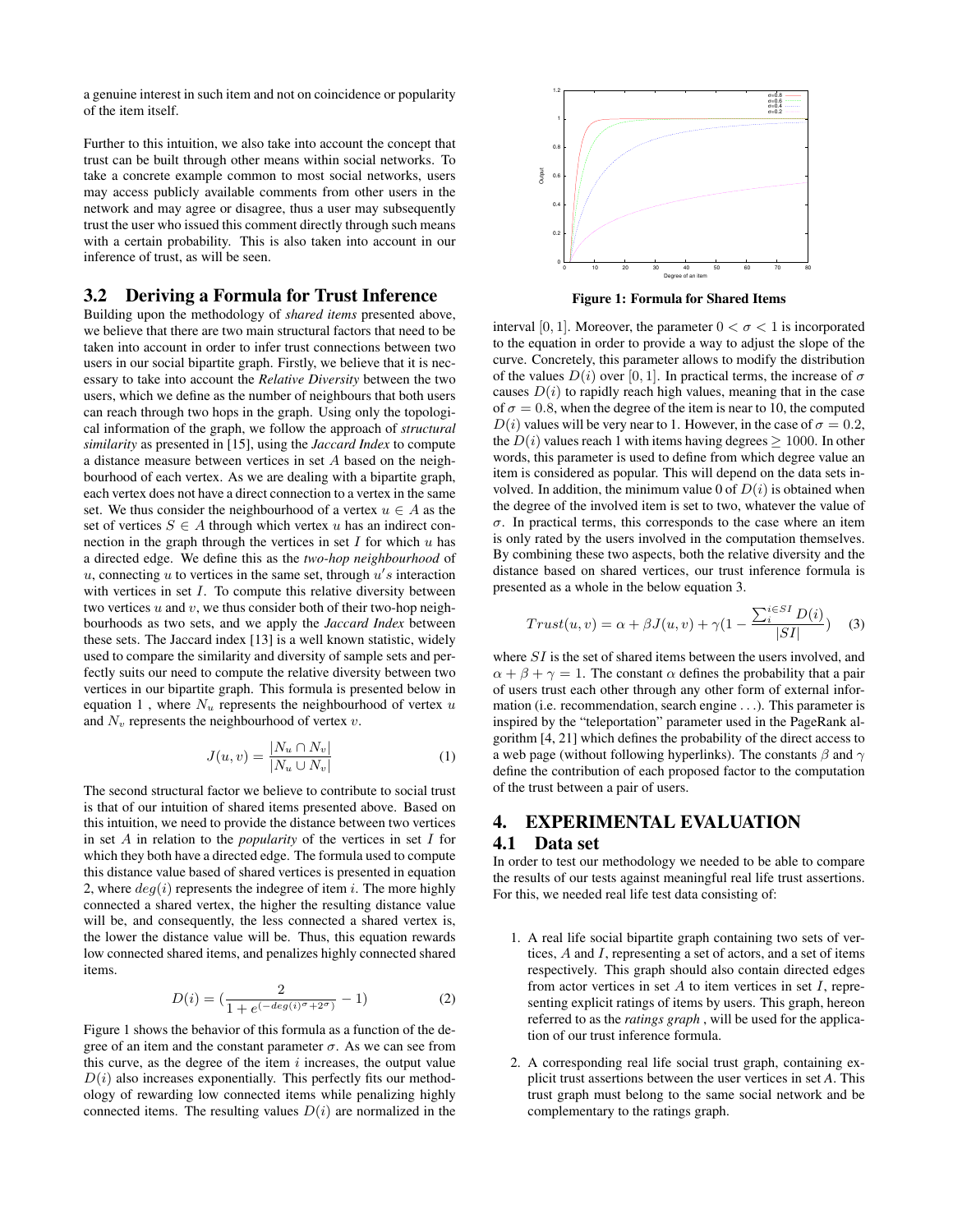For the purposes of our experiments we used the *epinions* dataset available from trustlet.org. Epinions.com is an on-line social network where users contribute reviews and share their opinions on any number of items or topics, from books and DVDs to holidays and restaurants. Users can also provide ratings on a scale of 1 to 5 for these items. In addition to this rating system, epinions also provides a "*Web Of Trust*" facility, whereby users can explicitly provide "*trust*" assertions, indicating their individual trust for other users in the network. These ratings, as well as the web of trust service are used to provide recommendations for item reviews deemed to be most applicable to individual users. Importantly, these ratings are also used to designate the top ranked reviews for each item. The more highly rated a review is, especially if these reviews are provided by highly trusted users, the more prominent position this review will take.

This dataset provides all aspects of a dataset necessary to evaluate our methodology. *Epinions* is also a well known dataset and has been used in numerous previous studies [11, 19] using trust. One drawback of the use of the trust graph of this dataset, is that the trust assertions it contains do not provide any weight of trust between users on any scale, and indeed do not provide any information of possible "distrust" between users, whereby a particular user may explicitly not like or not trust another user in the network. The trust assertions can be seen as simple directed edges between users, where the existence of an edge indicates a trust assertion from one user to another, while the absence of an edge does not indicate whether these users explicitly do not trust each other, or if these users have not yet come into contact in the graph, or indeed if these users have just failed to provide any explicit feedback to the system.

#### 4.2 Setup

For the remainder of the paper, we consider the ratings graph of the epinions dataset to be a bipartite graph  $G = (A \cup I, E)$ , with vertices in set A representing the users of epinions and the vertices in set I representing the items of the dataset, and  $E \subseteq A \times I$ representing the edges of ratings of items in  $I$  from users in  $A$ . To set up our test data, we first removed all users in the trust graph that had not rated any items in the corresponding ratings graph. These users are not essential to our experiment and they go against the intuition of shared items behind our methodology. This elimination however had almost no effect on the experiments, as the number of users who had not rated any items was insignificant. We then split our experiments in two: a training and validation phase, and a comparison phase whereby we compare our approach to a naive approach based loosely on the structural methodology.

Firstly, for the validation phase, we followed a classical *holdout* style validation and applied our formula on an independent training set to create a new trust graph, consisting of generated trust links between the users. By comparing the resulting weighted edges of the generated trust graphs computed from the formula with the corresponding real trust assertions provided in the real epinions trust graph we were able to determine local optimal values of each of the parameters of our formula and validate our formula along two key axes as will be explained. In the comparison phase, we first compare our method of trust inference against a similar but naive trust inference method which is loosely based on the same methodology. Following this comparison, we analyze the structural properties [2, 16] of the computed trust graph and compare them to the corresponding properties of the real trust graph of the epinions dataset. We base this comparison on the degree distribution, hop plot, and

| <b>Table 1: Selected parameters</b> |                  |     |     |   |
|-------------------------------------|------------------|-----|-----|---|
|                                     | $\alpha$         |     |     | σ |
|                                     | 0.2 <sub>z</sub> | 0.3 | 0.5 |   |

the clustering coefficient properties of the graphs.

# 4.3 Validation

The aim of the validation phase was to both validate our methodology, as well as to optimize the parameters of our chosen trust inference formula. For this, we needed to discover the relative contribution of each aspect of the formula (Eq. 3) to the overall accuracy of the inferred trust graph. Firstly, we chose the value of parameter  $\sigma = \frac{1}{3}$ , as this value gave us a balanced distribution of the resulting metrics for this dataset, making sure that the metrics did not increase too quickly for items with an average indegree, but are also in line with our methodology of penalizing highly connected items. This, of course, would depend on the database in question, and may indeed change over time. Using a classical *holdout method* of validation, we split the ratings dataset into two independent subsets, the training set, and the test set. We then used the training set to apply our formula and compute the trust links between each user, and thus observed the effect on the resulting computed trust metrics in the generated trust graph by comparing these metrics to the corresponding edges in the real trust graph provided with the epinions dataset. Repeating this step, applying different weights to the different aspects of the formula allowed us to retrieve local optimal values of the parameters  $\alpha$ ,  $\beta$  and  $\gamma$ . As the edges of the epinions trust graph only indicated the existence of trust or not, and did not provide any scale of the level of trust, we chose a threshold for this comparison to indicate whether the computed trust metrics were to be considered as a trust of not. If the weight of a computed trust edge was less than this threshold, this edge was considered to indicate no trust, and thus if the weight was greater than or equal to the threshold, this edge was considered to be a trust edge.

From this comparison, we validated our formula by computing the number of *true positives (TP)*, as the number of edges in the computed trust graph considered to indicate trust, corresponding to an existing trust assertion edge in the real trust graph, *false positives (FP)* as the number of edges in the computed trust graph considered to indicate trust, but where no corresponding trust edge existed in the real trust graph, *true negatives (TN)* as the number of edges correctly computed to represent no trust assertion in the real graph, and finally *false negatives (FN)* as the number of edges considered to indicate no trust, but where a corresponding trust assertion existed in the real trust graph. Taking measurements inspired from the domain of *information retrieval*, we thus calculated the following metrics:

- Trust prediction rate: the fraction of the real trust assertions in the graph correctly identified, as the number of true positives divided by the sum of the number of the true positives and the number of false negatives:  $(\frac{TP}{TP+FN})$
- Distrust prediction rate: The fraction of correctly predicted distrust assertions, or the number of metrics computed to indicate the lack of trust in the real graph, as the number of true negatives (TN) divided by the sum of the number of true negatives and the number of false positives:  $(\frac{TN}{TN+FP}$ .

Table 1 illustrates the selected parameters resulting from the validation and training phase. We remark that the  $D(i)$  term in Eq. 3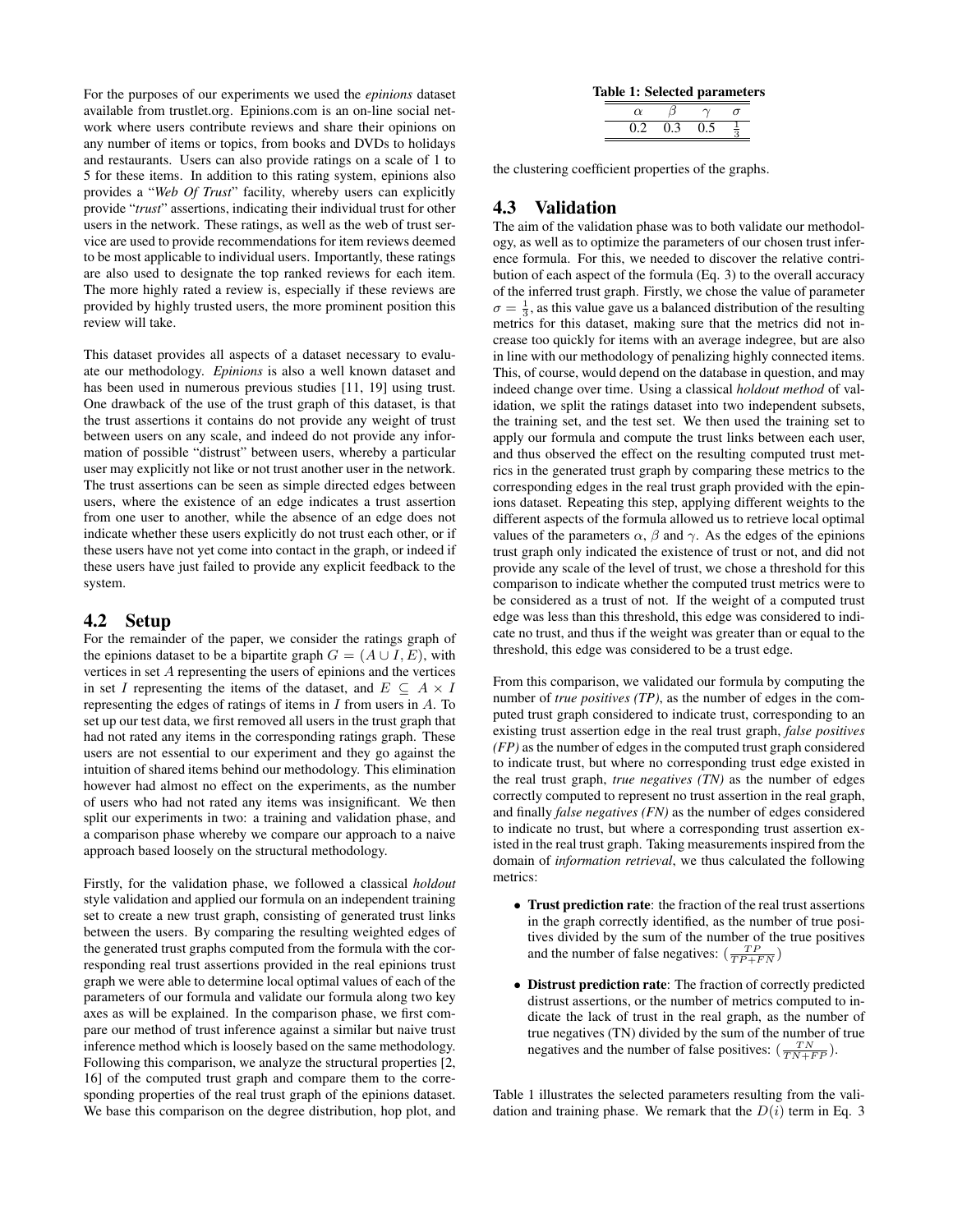which is related to the shared items has the most important contribution to our trust computation. This validates our intuition based on the fact that the popularity of the shared items has an important impact on the trust between the users involved in the trust calculation.

#### 4.4 Comparison to a Naive Approach

To the best of our knowledge, no other method exists for the inference of trust based solely on the structural information of a social bipartite graph. As a result, to compare the performance of our formula to a similar methodology, we compare our method to a naive trust inference method which also uses only the structural information of the graph, as well as the concept of shared items, and which is also based on the correlation of trust and user similarity.

Based on the underlying nature of many current collaborative filtering recommendation systems, as well as the correlation of similarity and trust proposed in [30, 9] the corresponding naive methodology states that users with similar tastes will have rated the same items, and thus users with shared items should trust each other. Using this methodology, the method infers trust between user pairs if they have both rated at least one of the same items. Table 2 shows

| <b>Table 2: Prediction rate</b> |           |                                  |  |  |
|---------------------------------|-----------|----------------------------------|--|--|
|                                 |           | Trust relation Distrust relation |  |  |
| Our method                      | 61.75 $%$ | 73.80 %                          |  |  |
| Naive method                    | 49.20 $%$ | 73.50 %                          |  |  |

a comparison between the mean of results of our method against those of the naive method performed on subsets of 1000 randomly chosen users from the test set as described above. From these results, we remark that our method outperforms the naive method for the prediction of trust relations. A standard two tail, paired t-test of these results returns a P-value of 0.0192, showing this difference in results to be statistically significant to the 95% confidence level. Given the potentially suboptimal nature of the parameters used, as mentioned above, the likely discovery of a more optimal set of values for the parameters can only result in a further improvement to these results. Indeed, we can conclude, that the existence of shared items alone is not necessarily a discriminant feature to infer a trust between two users. On the other hand, we remark that the two methods perform very similar rates of prediction of distrust relations, with a slight superiority of our method. This can be explained by two facts; firstly, the fact that the existence of a distrust relation is not explicitly provided by the Epinions dataset. Secondly, due to the shrinking diameter aspect of social networks, the data used will evolve over time and with it, new trust relations will be created. This means that the results of our formula, especially the *FP*, can be improved if we take a more evolved version of the graph.

As a secondary validation of our trust inference formula, we have analyzed the structural properties of the graph computed with our formula, to check its validity to the structural properties typical of social networks. To do this, we compared the properties of the computed graph to those of the real trust graph of the epinions dataset. For this comparison, we have plotted (see Figures 2, 3 and 4), the degree distribution, the hop plo, and the clustering coefficient of both graphs for the same subset of 1000 users, considering only the edges in the computed graph which correspond to a trust assertion according to the threshold. As we can see, all three structural properties are very similar for both the real trust graph and the computed trust graph. From this comparison, we can conclude that our trust inference formula contains the principle properties typical of social networks [2, 16], and thus, as intended, our formula computes a new social trust graph connecting users.



Figure 2: Degree Distribution



Figure 3: Hop Plot



Figure 4: Clustering Coefficient

#### 5. CONCLUSION

In this paper, we investigate the need for the inference of trust from a bipartite social network. Our investigation was inspired by a set of real life observations. Particularly, we remark that the existence of highly rated shared items between two users does not provide good discriminant features for the prediction of trust. Based on these observations, we provide a metric measure that allows the computation of trust between pairs of actors based on their shared items, and a two-hop neighbourhood. Through a set of experiments performed on a real social network, our method shows a high degree of accuracy for the prediction of true trust assertions between users, as well as producing a new computed trust graph connecting all users, which displays all structural properties typical of social networks.

Based only on the topology of a bipartite social graph, the proposed trust measure constitutes a reusable and generic formula. However, our formula still has room for improvement. An interesting direction for future work for the improvement of the method could be